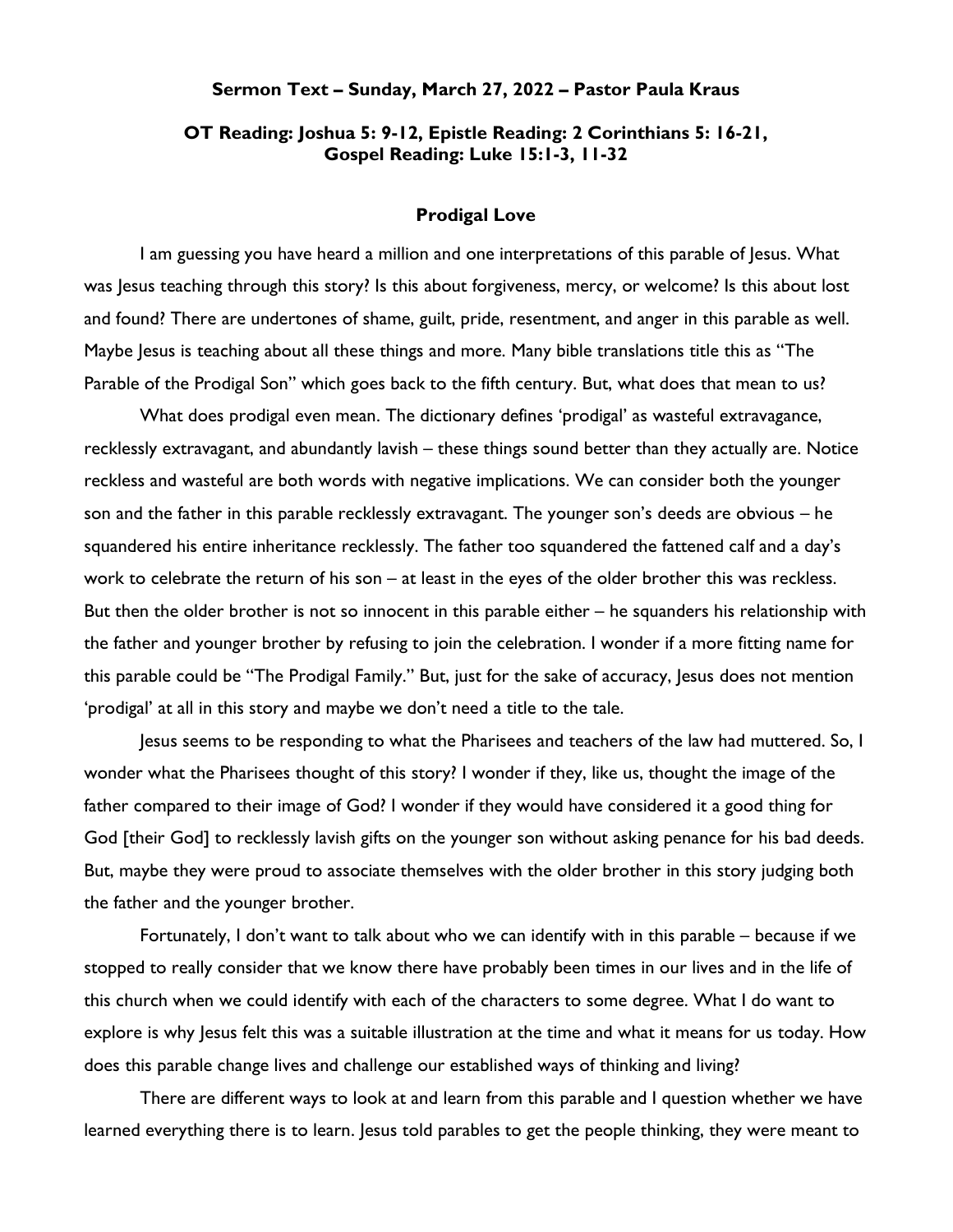provoke and disturb the traditional beliefs of the time. Jesus, in telling parables, asks the listener to think. In her book Short Stories by Jesus Amy Jill Levine writes,

What makes the parables mysterious, or difficult, is that they challenge us to look into the hidden aspects of our own values, our own lives. They bring to the surface unasked questions, and they reveal the answers we have always known, but refuse to acknowledge. Our reaction to them should be one of resistance rather than acceptance. $^\prime$ 

In what ways would you think this parable changes lives? How might it have changed the lives of the Pharisees and the disciples of Jesus' time?

Jesus, through this and the other shorter parables in Luke 15, addresses the comment made by the Pharisees – "This man welcomes sinners and eats with them" (v 2). Luke writes this as if the Pharisees thought this was an unsavory thing to do – why would they think that? Well, remember who the Pharisees are, the name is derived from the "Aramaic perish, pl. parishaya, Hebrew parush, pl. perushim, meaning "separate," or "separatists<sup>2</sup>."" These men kept themselves away from the 'common' people to keep ritual purity. They actually held themselves above the common people that Jesus associated with, so for them it was a problem that Jesus didn't appear to do the same.

Consequently, Jesus tells this story and at first glance it seems to be a story of forgiveness and we think that the message is one of forgiveness – the father forgiving the discretions of the younger son and welcoming him home with celebration. Is Jesus telling the Pharisees that these sinners deserve forgiveness and that is why he eats with them? We don't know for sure that the father forgives his younger son or the older son for being so stubborn. We do know that the older son is not in a forgiving mood. But that's not the whole story – has the younger son repented or has he just reverted back to his old ways and used his words to again manipulate his father? Can there be forgiveness without repentance? If this is a story merely about forgiveness, why did Jesus mention the older brother at all?

Jesus is not 'prodigal' when it comes to his parables. Jesus is careful about the words he uses and the way he uses them. I think it's important that Jesus begins with these words, "There was a man who had two sons." Two sons – Cain and Abel, Ishmael and Isaac, Esau and Jacob – these sons had histories of strife but [except for Cain and Abel] when reconciliation was necessary, they came together for a common purpose. In each story there is forgiveness – God even gave Cain a mark of

 $^1$  Levine, Amy-Jill Short Stories by Jesus: The Enigmatic Parables of a Controversial Rabbi. Harper One. 2014. p. 3

<sup>&</sup>lt;sup>2</sup> Schiffman, Laurence H. "Pharisees" *The Jewish Annotated New Testament* 2<sup>nd</sup> Ed. NRSV. Levine, Amy-Jill & Brettler, Marc Zvi eds. Oxford Press. 2017. 619-622.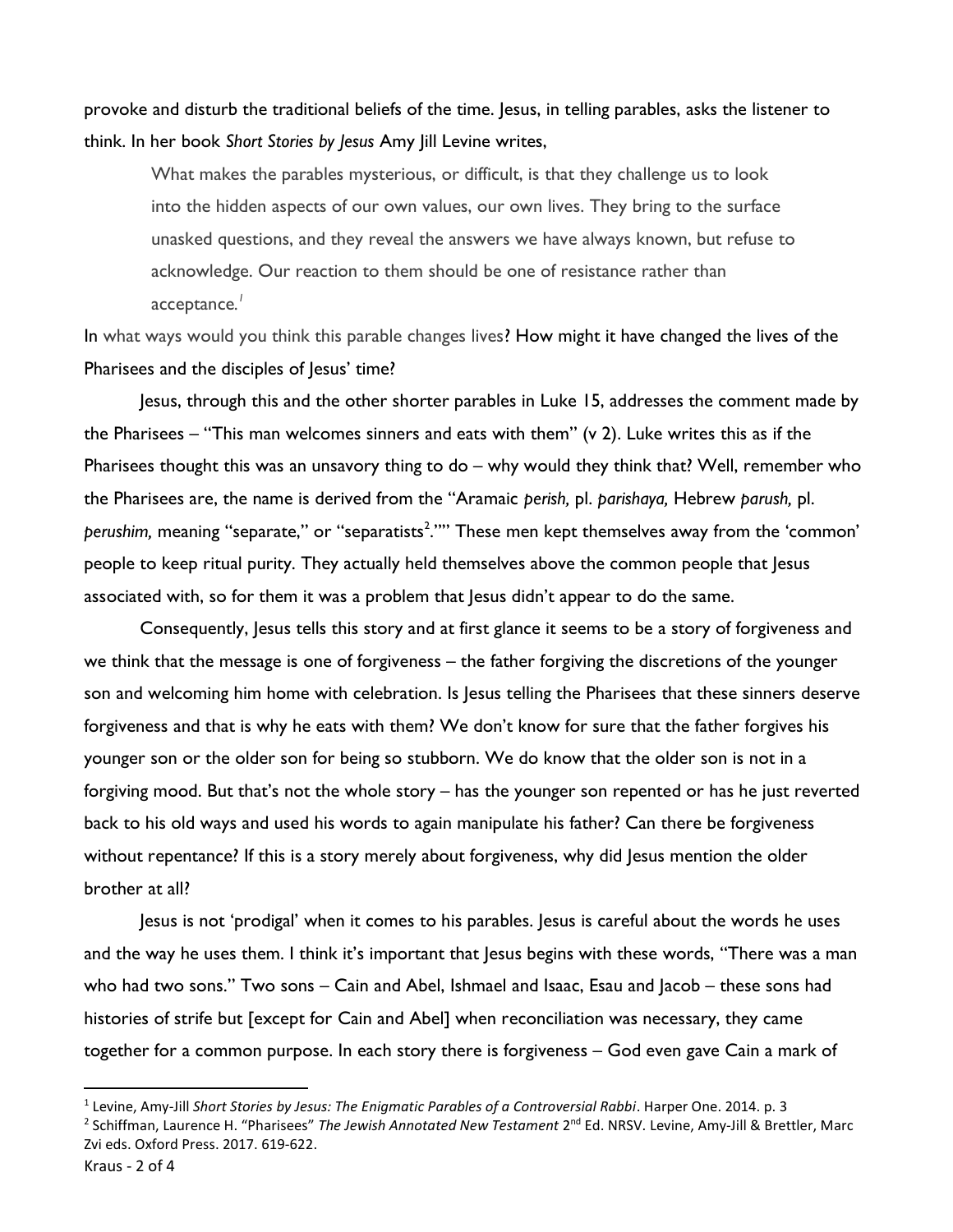protection and maybe that wasn't what we would consider forgiveness, but Cain lived under God's protection. When Abraham died, Ishmael and Isaac reconciled to lay him to rest. When Jacob met Esau the two were able to reconcile despite Esau's vow to murder Jacob in revenge.

What I see in this parable is a family broken and needing restoration and renewal. This is a story that illustrates reckless extravagant love that celebrates what is important – relationship. It is about more than individual relationship although it certainly is a lesson for each of us to do whatever is necessary to reconcile with lost family members. "Don't wait until you receive an apology; you may never get one. Don't wait until you can muster the ability to forgive; you may never find it. Don't stew in your sense of being ignored, for there is nothing that can be done to retrieve the past<sup>3</sup>."

This must be more than about individual reconciliation. It is about the restoration of relationship in a much broader scale. Jesus was talking to the Pharisees who had separated themselves from the society they lived in. The message for them was to put aside their legalistic attitudes and "welcome" the lost without exacting a price. Jesus' parable, if they understood it, would remind them that they too are called to reconciliation. In this parable, Jesus may be talking to us individually as well as part of the body of Christ – the church.

Today our scriptures speak of a ministry of reconciliation. Paul writes to the Corinthians that it was God who reconciled to us through Christ and has given us the ministry of reconciliation. We are ambassadors for Christ. And as we read from the Old Testament book of Joshua – when their wandering in the wilderness was over, God reconciled with the people of Israel fulfilling the promise of eating from their own land – the land of Canaan. After generations of oppression in Egypt and decades in the wilderness, the people were restored to wholeness in a land they could inhabit and cultivate.

The message to the church is the same as the message to the Pharisees – put aside your legalistic attitudes and welcome others without exacting a price. This is an illustration of the 'prodigal' love we receive from God and from Jesus. Jesus took our punishment and reconciled us to God. Jesus paid the price for our reconciliation – death. Welcome those who are different, who may be struggling, and those who, like that younger son, are returning from their 'prodigal' ways. These are the hard things that are involved in loving our neighbor and each other.

How does this change us? How does a church overcome differences and become reconciling? I think the answer is in thinking about what we have been hearing from scripture over the past few weeks. We minister to each other, through care and prayer. We have been learning about the role of elders and deacons through bible study and some teaching with volunteers but also through the

Kraus - 3 of 4 <sup>3</sup> Levine, Amy-Jill Short Stories By Jesus: The Enigmatic Parables of a Controversial Rabbi. Harper One. 2014. p. 75